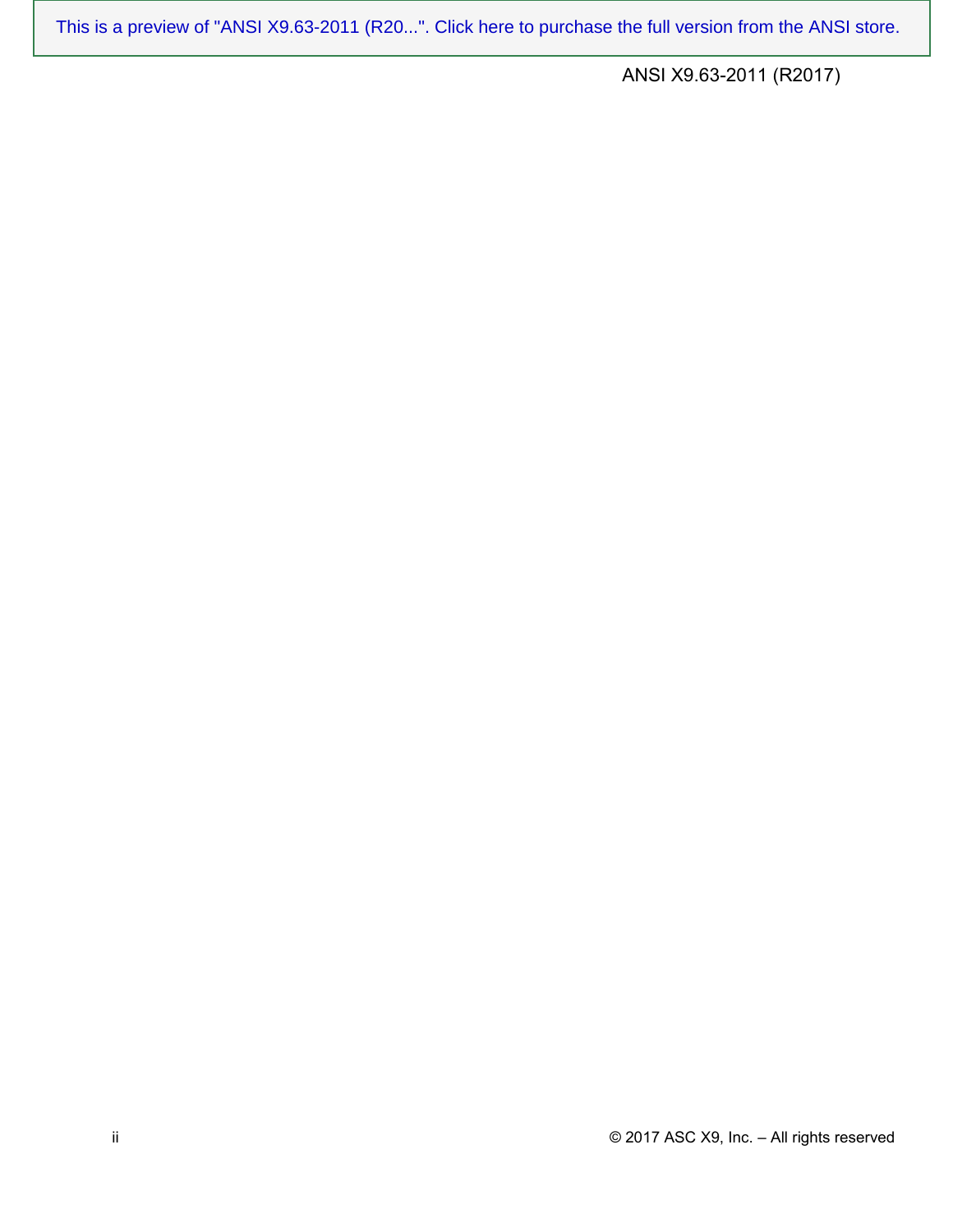#### **Foreword**

Business practice has changed with the introduction of computer-based technologies. The substitution of electronic transactions for their paper-based predecessors has reduced costs and improved efficiency. Trillions of dollars in funds and securities are transferred daily by telephone, wire services, and other electronic communication mechanisms. The high value or sheer volume of such transactions within an open environment exposes the financial community and its customers to potentially severe risks from the accidental or deliberate disclosure, alteration, substitution, or destruction of data. These risks are compounded by interconnected networks, and the increased number and sophistication of malicious adversaries. Electronically communicated data may be secured through the use of symmetrically keyed encryption algorithms (e.g. FIPS, AES) in combination with public-key cryptography-based key management techniques.

This standard, X9.63-2011, *Public Key Cryptography For The Financial Services Industry: Key Agreement and Key Transport Using Elliptic Curve Cryptography*, defines a suite of mechanisms designed to facilitate the secure establishment of cryptographic data for the keying of symmetrically keyed algorithms (e.g. TDEA, AES). These mechanisms are based on the elliptic curve analogue of the Diffie-Hellman key agreement mechanism. Because the mechanisms are based on the same fundamental mathematics as the Elliptic Curve Digital Signature Algorithm (ECDSA) (ANS X9.62), additional efficiencies and functionality may be obtained by combining these and other cryptographic techniques.

While the techniques specified in this standard are designed to facilitate key management applications, the standard does not guarantee that a particular implementation is secure. It is the responsibility of the financial institution to put an overall process in place with the necessary controls to ensure that the process is securely implemented. Furthermore, the controls should include the application of appropriate audit tests in order to verify compliance.

The user's attention is called to the possibility that compliance with this standard may require the use of an invention covered by patent rights. By publication of this standard, no position is taken with respect to the validity of potential claims or of any patent rights in connection therewith. The patent holders have, however, filed a statement of willingness to grant a license under these rights on reasonable and nondiscriminatory terms and conditions to applicants desiring to obtain such a license. Details may be obtained from the X9 Secretariat,

Copyright 2017 by ASC X9

All rights reserved.

No part of this publication may be reproduced in any form, in an electronic retrieval system or otherwise, without prior written permission of the publisher. Printed in the United States of America.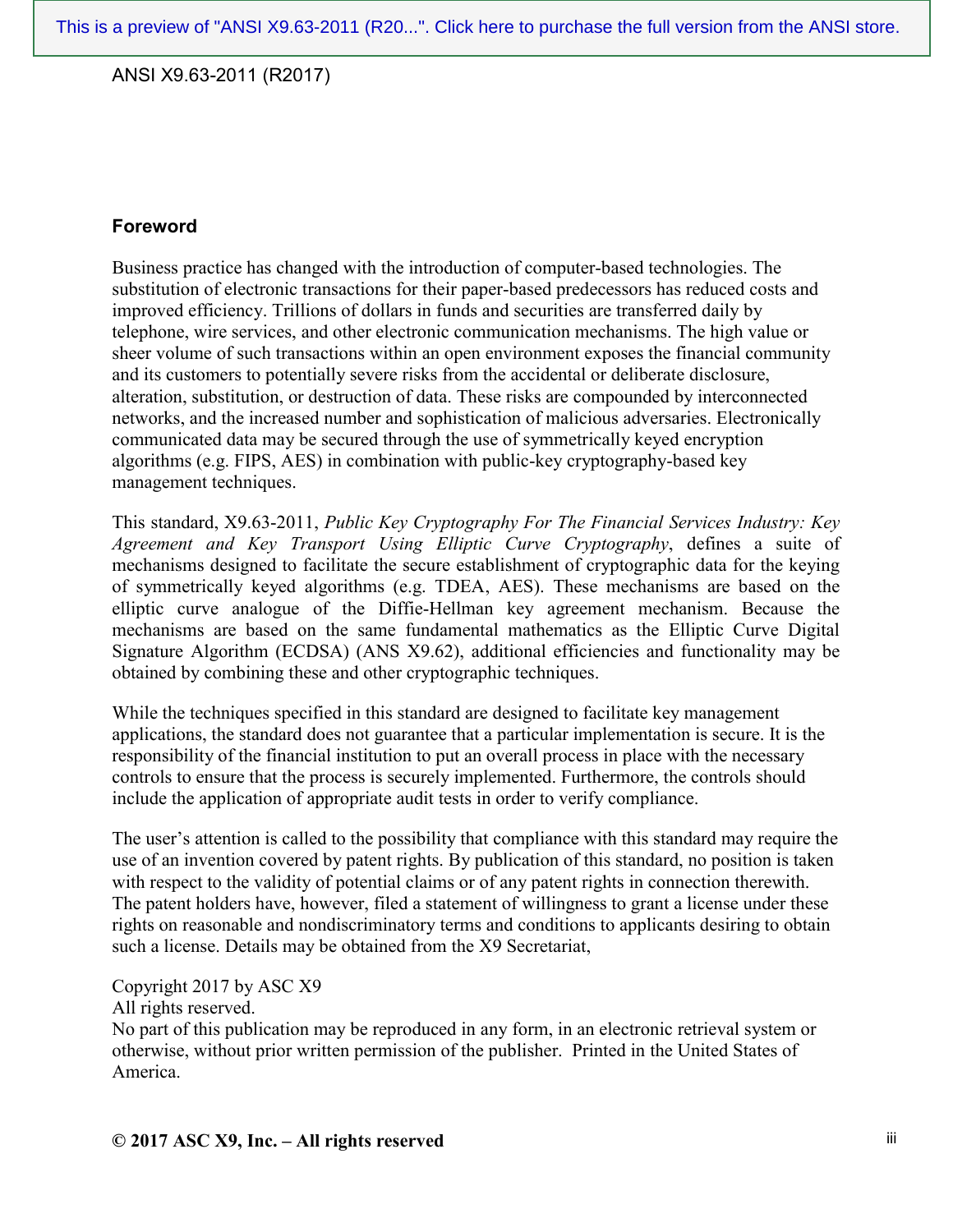Suggestions for the improvement or revision of this standard are welcome. They should be sent to the X9 Committee Secretariat, Accredited Standards Committee X9, Inc., Financial Industry Standards, 275 West Street, Suite 107 Annapolis, MD 21401 USA.

This standard was processed and approved for submittal to ANSI by the Accredited Standards Committee on Financial Services, X9. Committee approval of the standard does not necessarily imply that all the committee members voted for its approval.

At the time that this standard was approved, the X9 committee had the following chairs and administrators:

Roy DeCicco, Group Chair, J. P. Morgan Chase Claudia Swendseid, Vice Chair, Federal Reserve Bank Steve Stevens, Executive Director, Accredited Standards Committee X9, Inc. Isabel Bailey, Administrator, Accredited Standards Committee X9, Inc. Janet Busch, Administrator, Accredited Standards Committee X9, Inc.

The X9 committee had the following member organizations, with primary representatives:

| X9 Member Organization                                                     | <b>Representative</b> |
|----------------------------------------------------------------------------|-----------------------|
|                                                                            |                       |
|                                                                            |                       |
|                                                                            |                       |
|                                                                            |                       |
|                                                                            |                       |
|                                                                            |                       |
|                                                                            |                       |
|                                                                            |                       |
|                                                                            |                       |
|                                                                            |                       |
|                                                                            |                       |
| Department of the Treasury, Office of Financial Research  Michael Donnelly |                       |
| Department of the Treasury, Office of Financial Research  Bill Nichols     |                       |
| Diebold, Inc.                                                              |                       |
|                                                                            |                       |
|                                                                            |                       |
|                                                                            |                       |
|                                                                            |                       |
|                                                                            |                       |
|                                                                            |                       |
|                                                                            |                       |
|                                                                            |                       |
|                                                                            |                       |
|                                                                            |                       |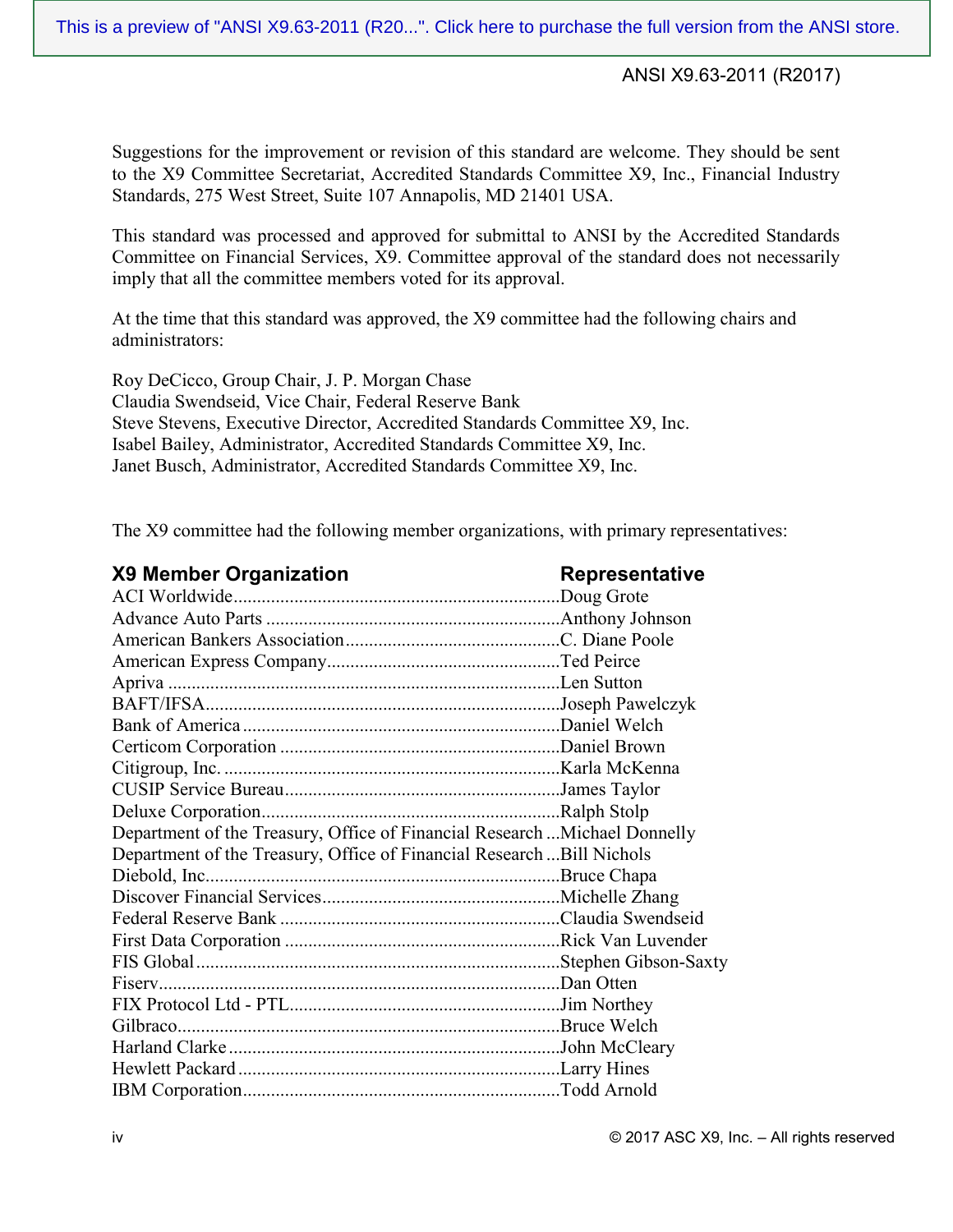| NACHA The Electronic Payments Association Robert Unger |  |
|--------------------------------------------------------|--|
|                                                        |  |
|                                                        |  |
|                                                        |  |
|                                                        |  |
|                                                        |  |
|                                                        |  |
|                                                        |  |
|                                                        |  |
|                                                        |  |
|                                                        |  |
|                                                        |  |
|                                                        |  |
|                                                        |  |
|                                                        |  |
|                                                        |  |
|                                                        |  |
|                                                        |  |
|                                                        |  |
|                                                        |  |

At the time that this standard was approved, the X9F subcommittee on Data and Information Security had the following chairs and administrators:

Richard J. Sweeney, Former Chair, Proofspace Sandra Lambert, Vice Chair, Certicom Corporation Steve Stevens, Executive Director, Accredited Standards Committee X9, Inc. Isabel Bailey, Administrator, Accredited Standards Committee X9, Inc. Janet Busch, Administrator, Accredited Standards Committee X9, Inc.

The X9F subcommittee had the following member organizations, with representatives:

| <b>X9F Member Organization</b> | Representative |
|--------------------------------|----------------|
|                                |                |
|                                |                |
|                                |                |
|                                |                |
|                                |                |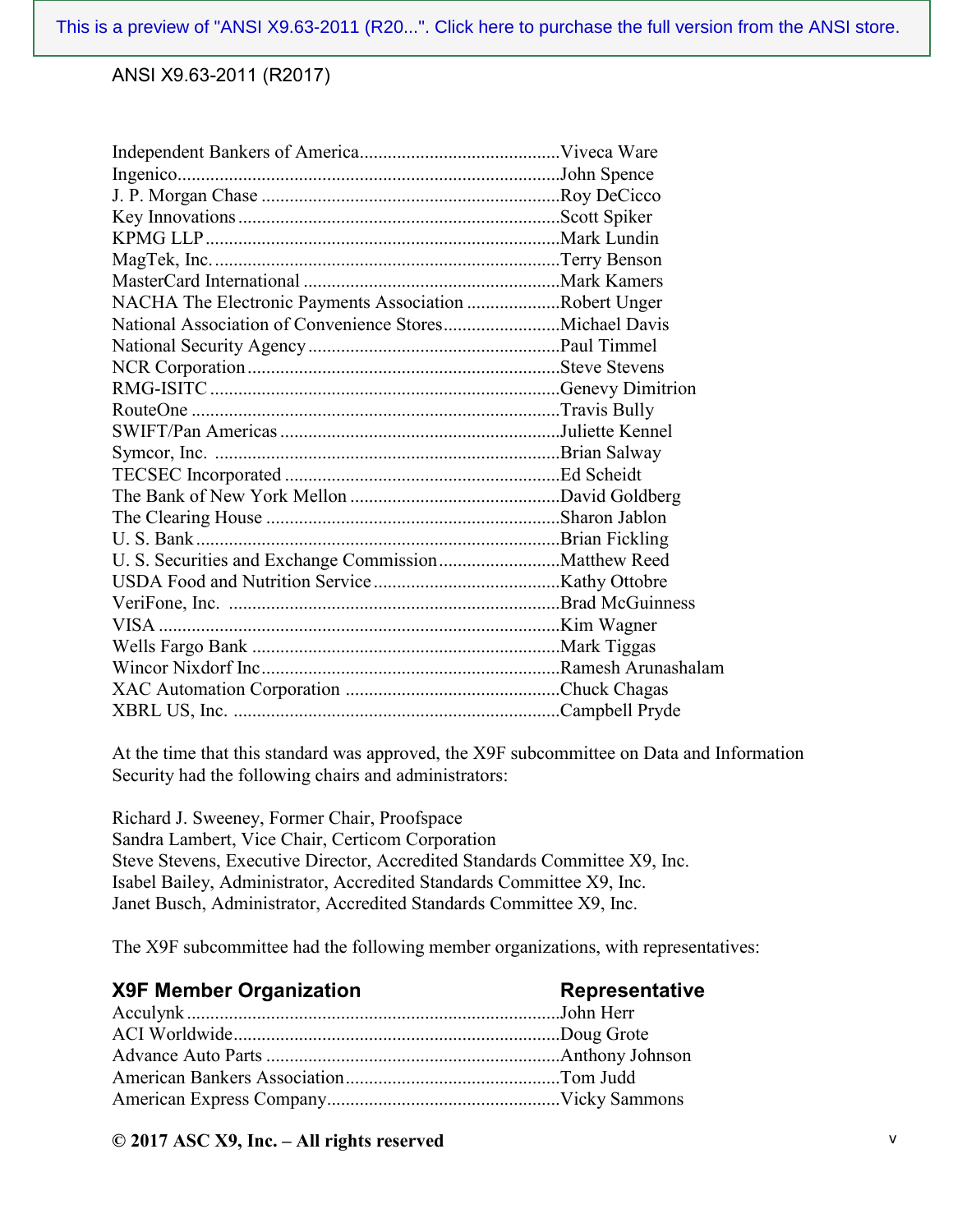| Communications Security Establishment Jonathan Hammel       |  |
|-------------------------------------------------------------|--|
|                                                             |  |
|                                                             |  |
|                                                             |  |
| Depository Trust and Clearing Corporation Robert Palatnick  |  |
|                                                             |  |
|                                                             |  |
|                                                             |  |
|                                                             |  |
|                                                             |  |
|                                                             |  |
|                                                             |  |
|                                                             |  |
|                                                             |  |
|                                                             |  |
|                                                             |  |
|                                                             |  |
|                                                             |  |
| Independent Community Bankers of America Cary Whaley        |  |
|                                                             |  |
|                                                             |  |
|                                                             |  |
|                                                             |  |
|                                                             |  |
|                                                             |  |
|                                                             |  |
|                                                             |  |
|                                                             |  |
|                                                             |  |
|                                                             |  |
| National Institute of Standards and TechnologyElaine Barker |  |
|                                                             |  |
|                                                             |  |
|                                                             |  |
|                                                             |  |
|                                                             |  |
|                                                             |  |
|                                                             |  |
|                                                             |  |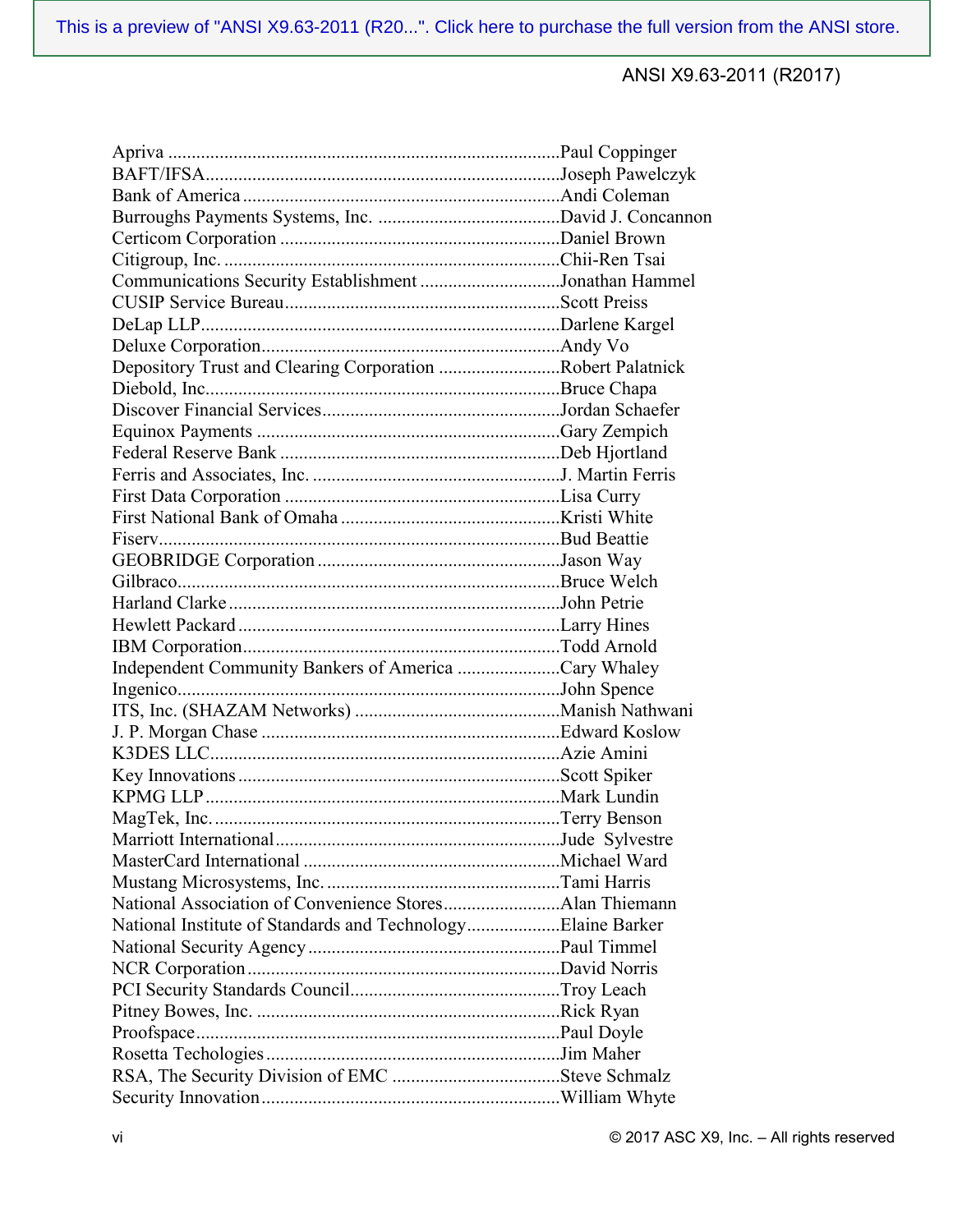| Lilik Kazaryan.     |
|---------------------|
| Dimitrios Andivahis |
|                     |
| .Ed Scheidt         |
|                     |
| Henry Farrar        |
| .John Amaral        |
|                     |
| Stephen Ranzini     |
|                     |
| John Sheets         |
| Martin Luther       |
|                     |
| Michael Nolte       |
|                     |

At the time that this standard was approved, the X9F1 Cryptographic Tool Standards and Guidelines working group that developed this standard had the following chair:

Terence Spies, Chair, Voltage Security, Inc.

Previously but for a significant portion of the time during which the current edition of this standard was developed, the X9F1 working group chair was:

Miles Smid, Orion Security Solutions, Inc.

The main editor of the current of the current edition of this standard was:

Daniel Brown, Certicom Corporation (a wholly owned subsidiary of Research in Motion, Inc.)

Others who provided comments contributing significantly to this edition of this standard were:

Elaine Barker, National Institute of Standards and Technology Paul Timmel, National Security Agency Rich Davis, National Security Agency Nick Gajcowski, National Security Agency

The X9F1 working group member (and former member) organization, and including representatives, that participated actively in the development of this standard during working group discussions were: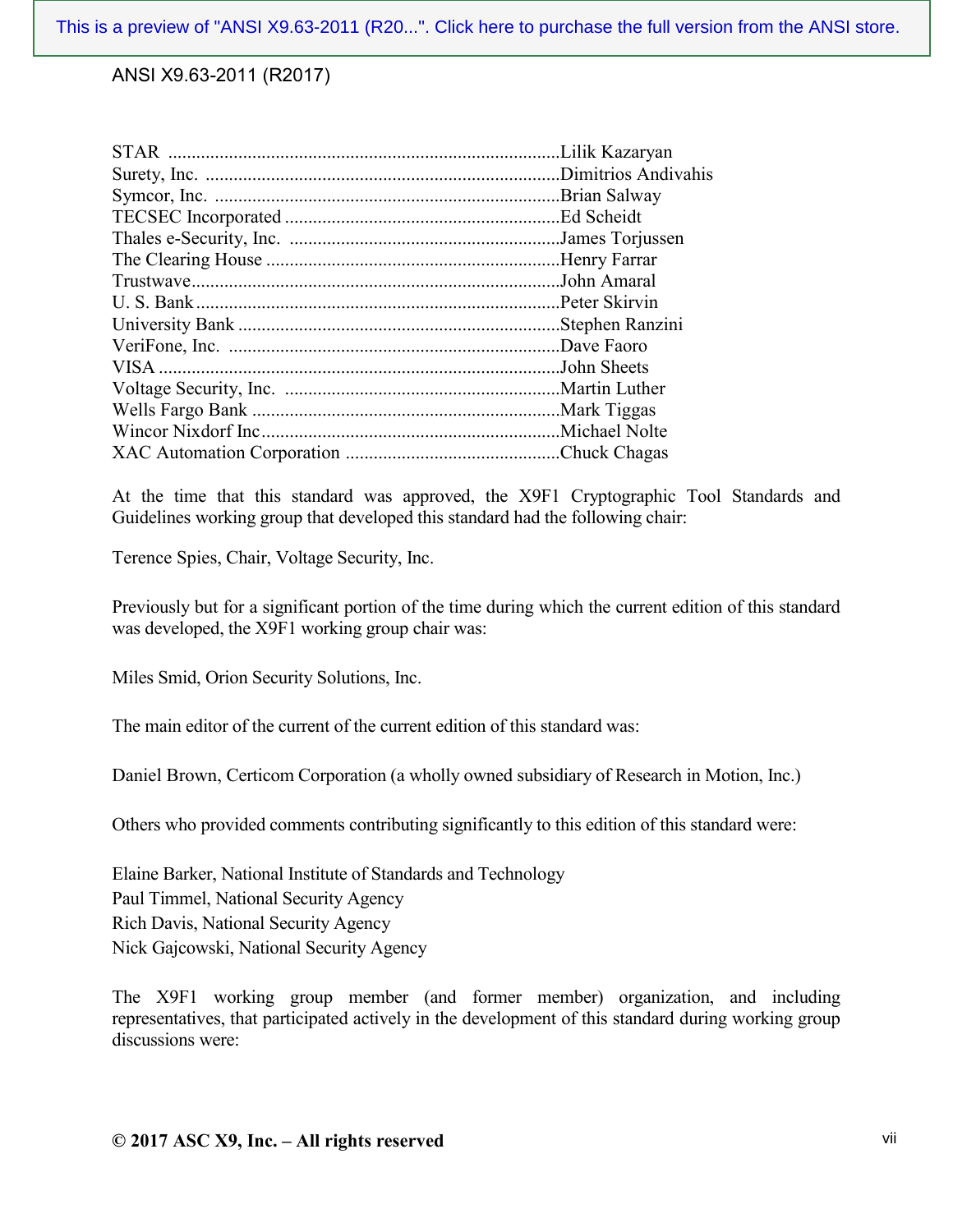| <b>X9F1 Member Organization</b>                                 | <b>Representative</b> |
|-----------------------------------------------------------------|-----------------------|
|                                                                 |                       |
|                                                                 |                       |
|                                                                 |                       |
|                                                                 |                       |
|                                                                 |                       |
| Communications Security Establishment of CanadaJonathan Hammell |                       |
|                                                                 |                       |
|                                                                 |                       |
| National Institute of Standards and TechnologyElaine Barker     |                       |
| National Institute of Standards and TechnologyJohn Kelsey       |                       |
|                                                                 |                       |
|                                                                 |                       |
|                                                                 |                       |
|                                                                 |                       |
|                                                                 |                       |
|                                                                 |                       |
|                                                                 |                       |
|                                                                 |                       |
|                                                                 |                       |
|                                                                 |                       |
|                                                                 |                       |
|                                                                 |                       |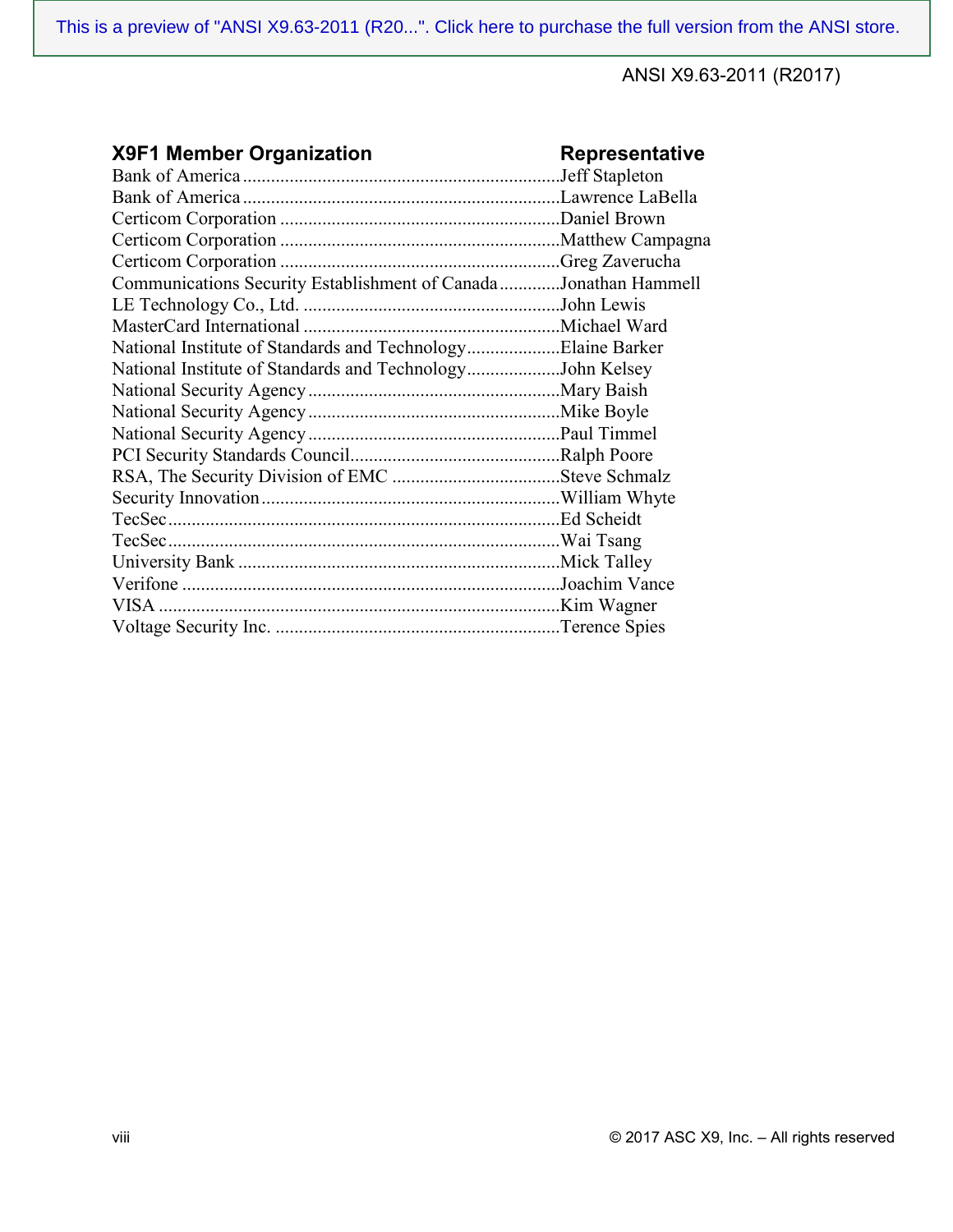ANSI X9.63-2011 (R2017)

### **Contents**

| 1            |                                                                                                  |  |
|--------------|--------------------------------------------------------------------------------------------------|--|
| $\mathbf{2}$ |                                                                                                  |  |
|              | 2.1                                                                                              |  |
|              | 2.2                                                                                              |  |
|              | 2.3                                                                                              |  |
| $\mathbf{3}$ |                                                                                                  |  |
|              | 3.1                                                                                              |  |
|              | 3.2                                                                                              |  |
|              | 3.3                                                                                              |  |
|              | 3.4                                                                                              |  |
|              | $\overline{4}$                                                                                   |  |
|              | 4.1                                                                                              |  |
|              | 4.1.1                                                                                            |  |
|              | 4.1.2                                                                                            |  |
|              | 4.2.1                                                                                            |  |
|              |                                                                                                  |  |
|              | 4.2.2                                                                                            |  |
|              | 4.3.1                                                                                            |  |
|              | 4.3.2                                                                                            |  |
|              | 4.3.3                                                                                            |  |
|              | 4.3.4                                                                                            |  |
|              | 4.3.5                                                                                            |  |
|              | 4.3.6                                                                                            |  |
|              | 4.3.7                                                                                            |  |
| 5            |                                                                                                  |  |
|              | 5.1                                                                                              |  |
|              | Primitives for Elliptic Curve Domain Parameter Generation and Validation over $F_p$ 20<br>5.1.1  |  |
|              | Primitives for Elliptic Curve Domain Parameter Generation and Validation over $F_2$ m21<br>5.1.2 |  |
|              | 5.2                                                                                              |  |
|              | 5.2.1                                                                                            |  |
|              | 5.2.2                                                                                            |  |
|              | 5.3<br>5.4                                                                                       |  |
|              | 5.4.1                                                                                            |  |
|              | 5.4.2                                                                                            |  |
|              | 5.5                                                                                              |  |
|              | 5.6                                                                                              |  |
|              | 5.6.1                                                                                            |  |
|              | 5.6.2                                                                                            |  |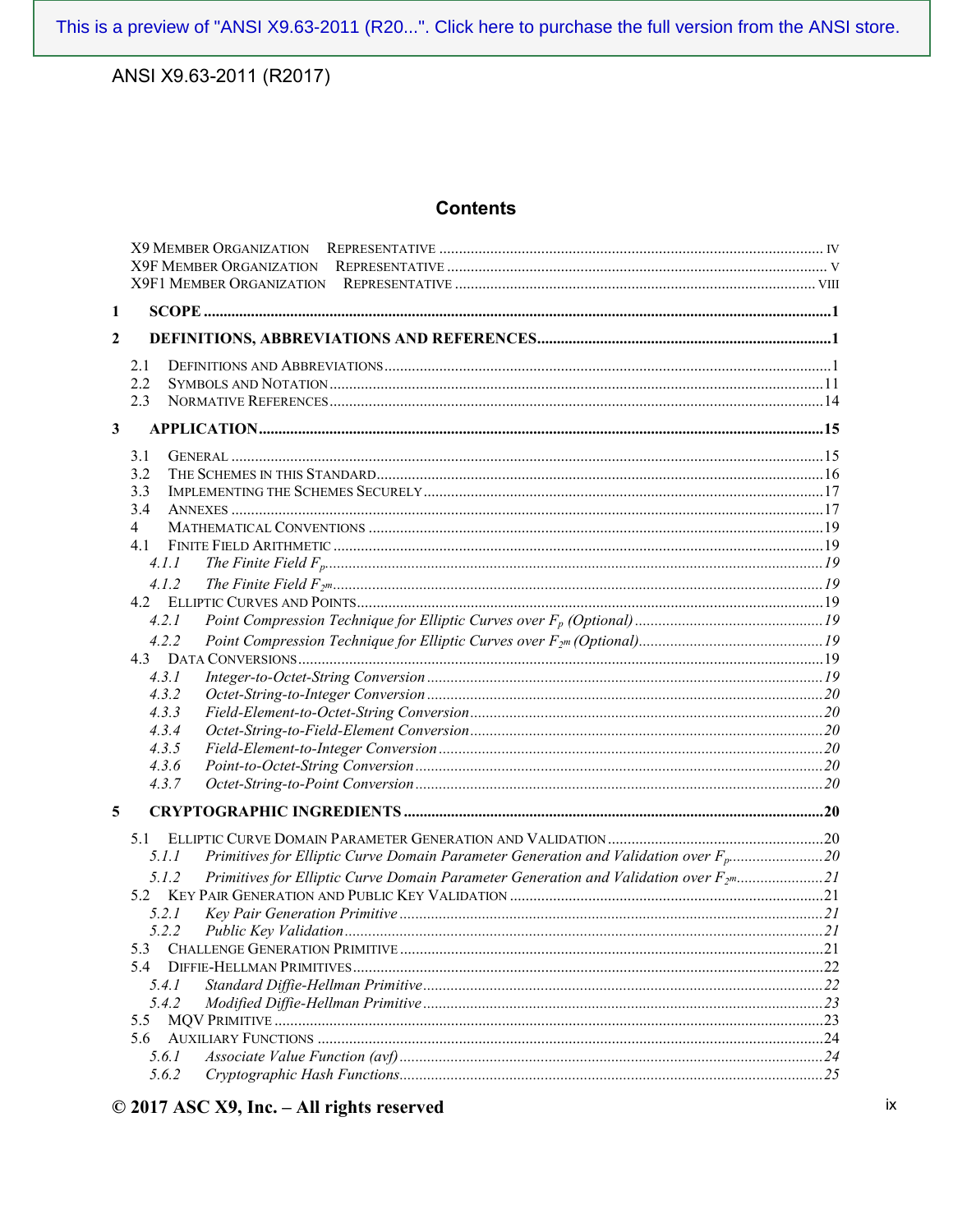| 5.6.3                                                                         |    |
|-------------------------------------------------------------------------------|----|
|                                                                               |    |
| 5.7.1                                                                         |    |
| 5.7.2                                                                         |    |
| 5.8.1                                                                         |    |
| 5.8.2                                                                         |    |
| 5.9                                                                           |    |
| 5.9.1                                                                         |    |
| 5.9.2                                                                         |    |
| 5.10                                                                          |    |
| 6                                                                             |    |
| 6.1                                                                           |    |
| 6.2                                                                           |    |
| 6.2.1                                                                         |    |
| 6.2.2                                                                         |    |
| 6.3                                                                           |    |
| 6.4                                                                           |    |
| 6.5                                                                           |    |
| 6.5.1                                                                         |    |
| 6.5.2                                                                         |    |
| 6.6                                                                           |    |
| 6.7                                                                           |    |
| 6.8<br>6.8.1                                                                  |    |
| 6.8.2                                                                         |    |
|                                                                               |    |
| 6.9.1                                                                         |    |
| 6.9.2                                                                         |    |
| 6.10                                                                          |    |
| 6.11                                                                          |    |
| 7                                                                             |    |
| 7.1                                                                           |    |
| 7.2                                                                           |    |
|                                                                               |    |
| ANNEX B (INFORMATIVE) MATHEMATICAL BACKGROUND.                                | 62 |
| ANNEX C (INFORMATIVE) TABLES OF TRINOMIALS, PENTANOMIALS, AND GAUSSIAN NORMAL |    |
|                                                                               |    |
|                                                                               |    |
| ANNEX E (INFORMATIVE) COMPLEX MULTIPLICATION (CM) ELLIPTIC CURVE GENERATION   |    |
|                                                                               |    |
|                                                                               |    |
| F.1                                                                           |    |
| F.2                                                                           |    |
| F.3<br>F.4                                                                    |    |
| F.4.1                                                                         |    |
|                                                                               |    |

© 2017 ASC X9, Inc. - All rights reserved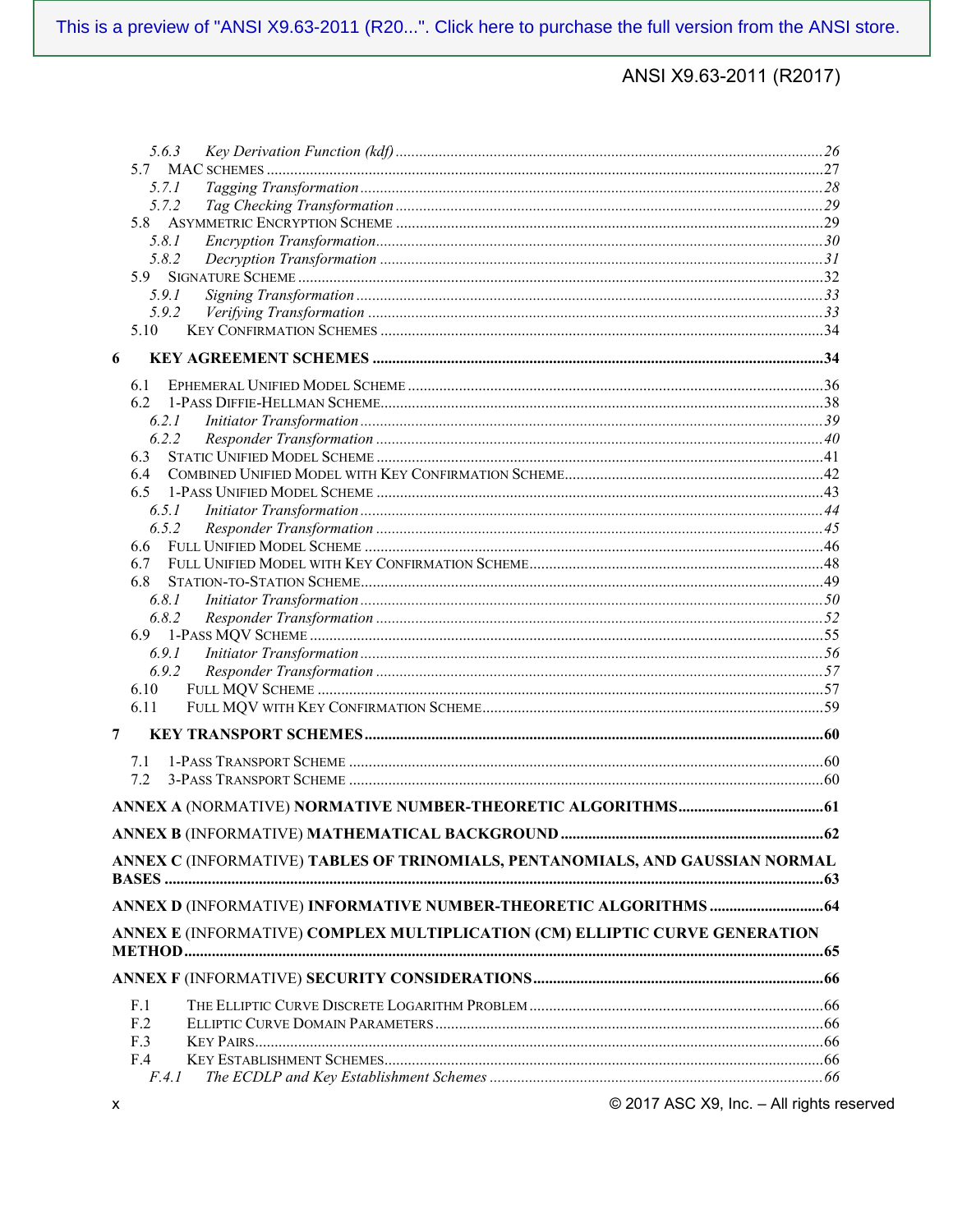| F.4.2          |  |
|----------------|--|
| F.4.3          |  |
| <i>F.4.4</i>   |  |
|                |  |
| G.1            |  |
| G.2            |  |
| G.3            |  |
| G.4            |  |
| G.4.1          |  |
| G.4.2          |  |
| G.4.3          |  |
| G.4.4          |  |
| G.4.5          |  |
| G.4.6          |  |
| G.5            |  |
| G.5.1          |  |
| G.5.2          |  |
| G.5.3          |  |
| G.5.4          |  |
| G.5.5          |  |
|                |  |
| H.1            |  |
| H.2            |  |
| H.3            |  |
| H.4            |  |
| H.5            |  |
| H.5.1          |  |
| H.5.2          |  |
| H.5.3          |  |
| H.5.4          |  |
| H.5.5          |  |
| H.5.6          |  |
| H.5.7          |  |
| H.5.8          |  |
| H.5.9          |  |
| H.5.10         |  |
| H.5.11         |  |
| H.5.12         |  |
| H.5.13         |  |
| H.6            |  |
| H.7            |  |
|                |  |
| L1             |  |
| L <sub>2</sub> |  |
| 1.2.1          |  |
| I.2.2          |  |
| I.2.3          |  |
| 1.3            |  |
| I.3.1          |  |

# © 2017 ASC X9, Inc. - All rights reserved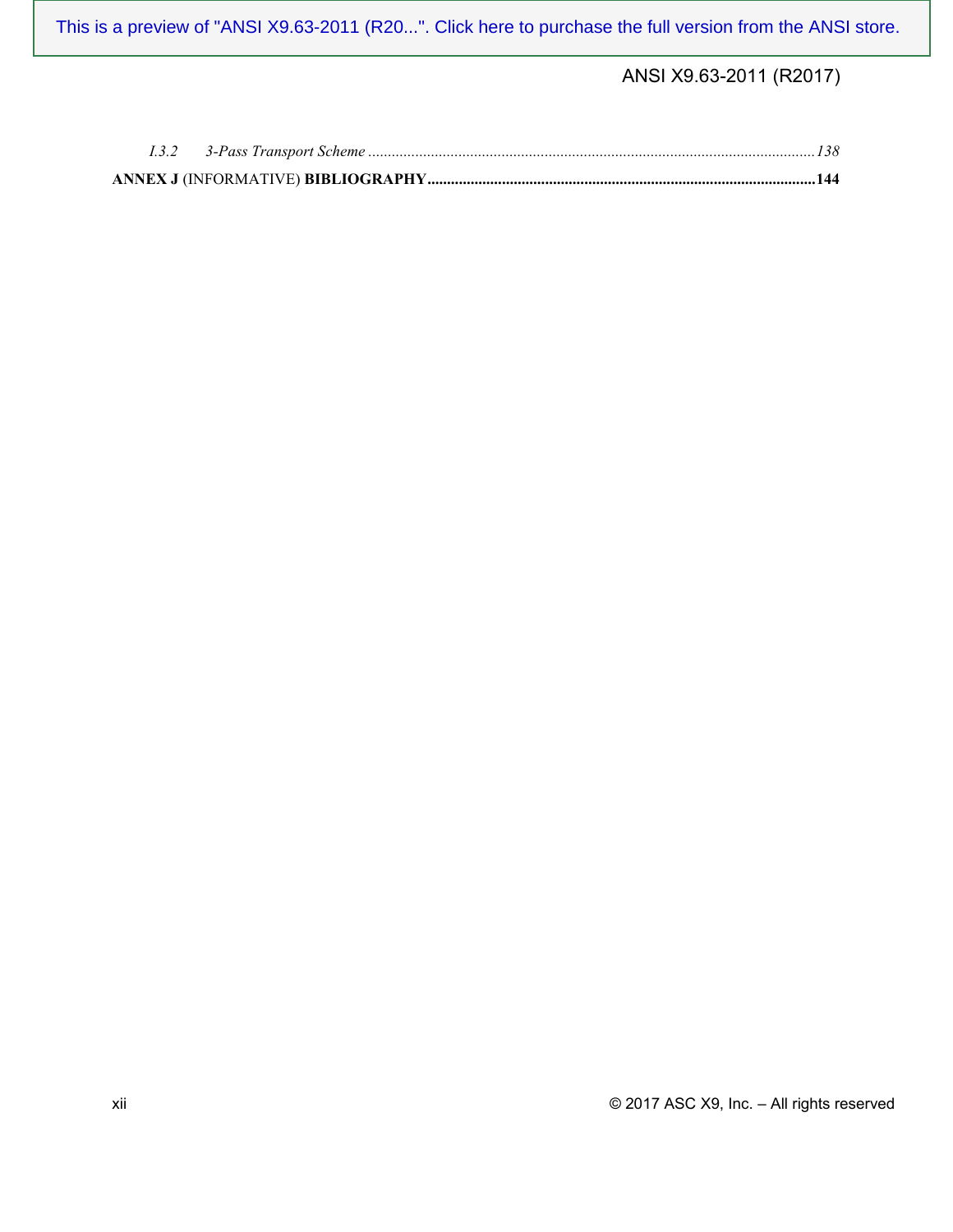ANSI X9.63-2011 (R2017)

# **Figures**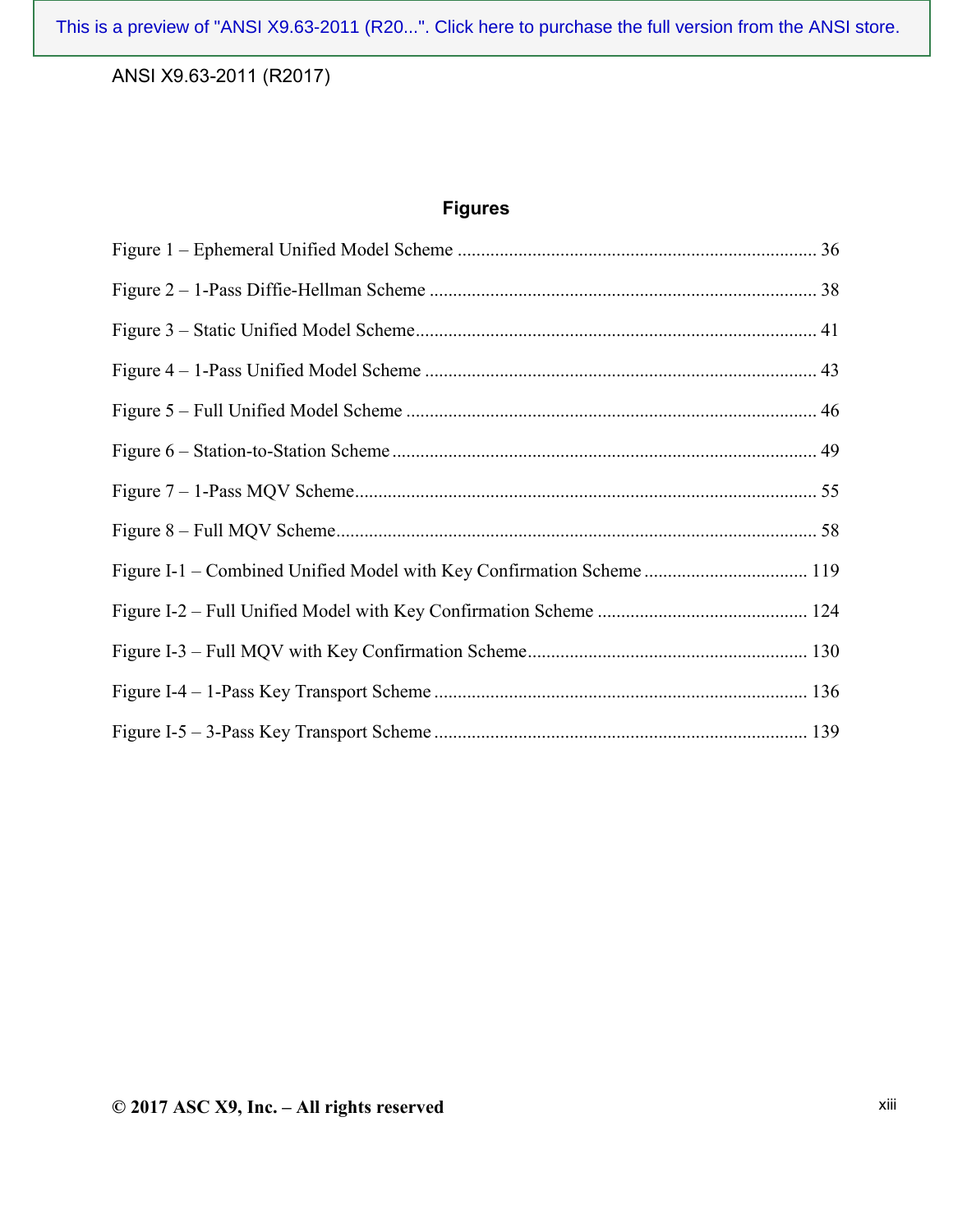ANSI X9.63-2011 (R2017)

### **Tables**